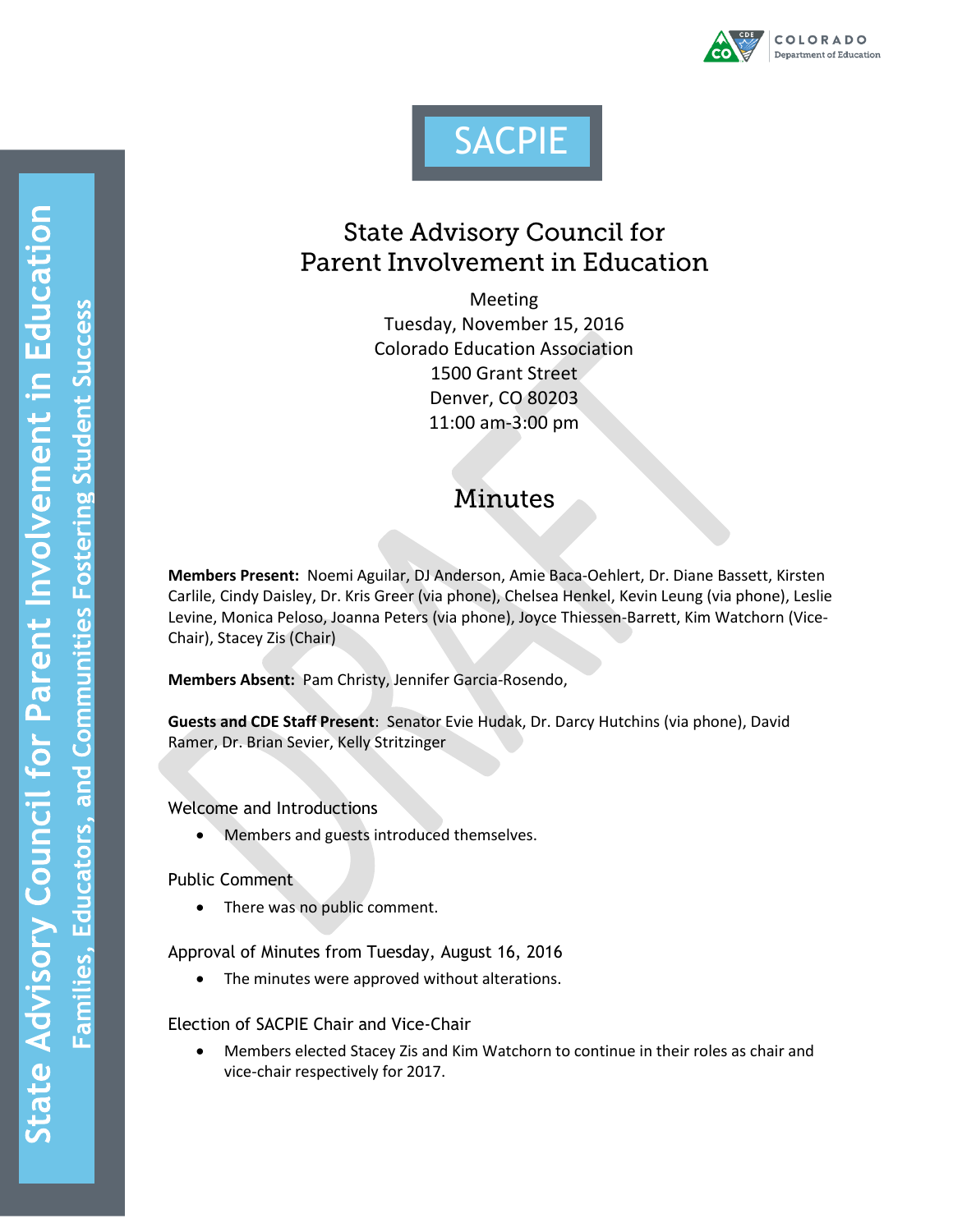

CDE Update – Dr. Darcy Hutchins, Director of Family Partnerships, CDE

- Had a successful kick-off of Family and School Partnership in Education Month. Event has outgrown the CDE lobby – need to find a larger space for next year.
- The Teachers Involve Parents in Schoolwork (TIPS) Interactive Homework will be online next week.
- Darcy will meet with the Communications Department regarding formatting the Family/School/Community Partnering (FSCP) research brief brochures and posting them online.

FSCP and Every Student Succeeds Act (ESSA) State Plan – Pat Chapman, Executive Director of Federal Programs, CDE

- SACPIE is one of the critical partners.
- Deadline has been changed to April 30, 2017.
- Spoke committees are in various stages of development.
- Public Comment period has been extended.
- SACPIE Executive Committee met in September and created a list of recommendations which were then distributed to spoke committees.
- Once drafts are written by the spoke committees, they will be shared with SACPIE.
- US Department of Education will be downsized according to the language in ESSA.
- The next Hub Committee meeting will be held December 12 from 10:00a to 4:00p.
- Darcy will send an email to schedule a meeting with all SACPIE members who are on spoke committees to have a deeper discussion.

### BrightBytes Follow-Up – Rich Allen, Product Manager

- The financial transparency website has two main components: the public site and the data approval tool.
- Public site will go live on July 1, 2017.
- Initial design of the Profile page was too complicated for the lay person to use; it has been simplified.
- Users will be able to compare districts this is currently under development.

## Committee Report Out

- **Early Childhood**
	- Noemi Aguilar, Co-Chair

The committee will create a report and send it to Darcy. Goals for 2017 include researching how the ESSA effects early childhood and creating a resource regarding parent engagement in early childhood.

### **Elementary**

Chelsea Henkel, Chair Joyce Thiessen-Barrett, Co-Chair

The committee is currently in transition.